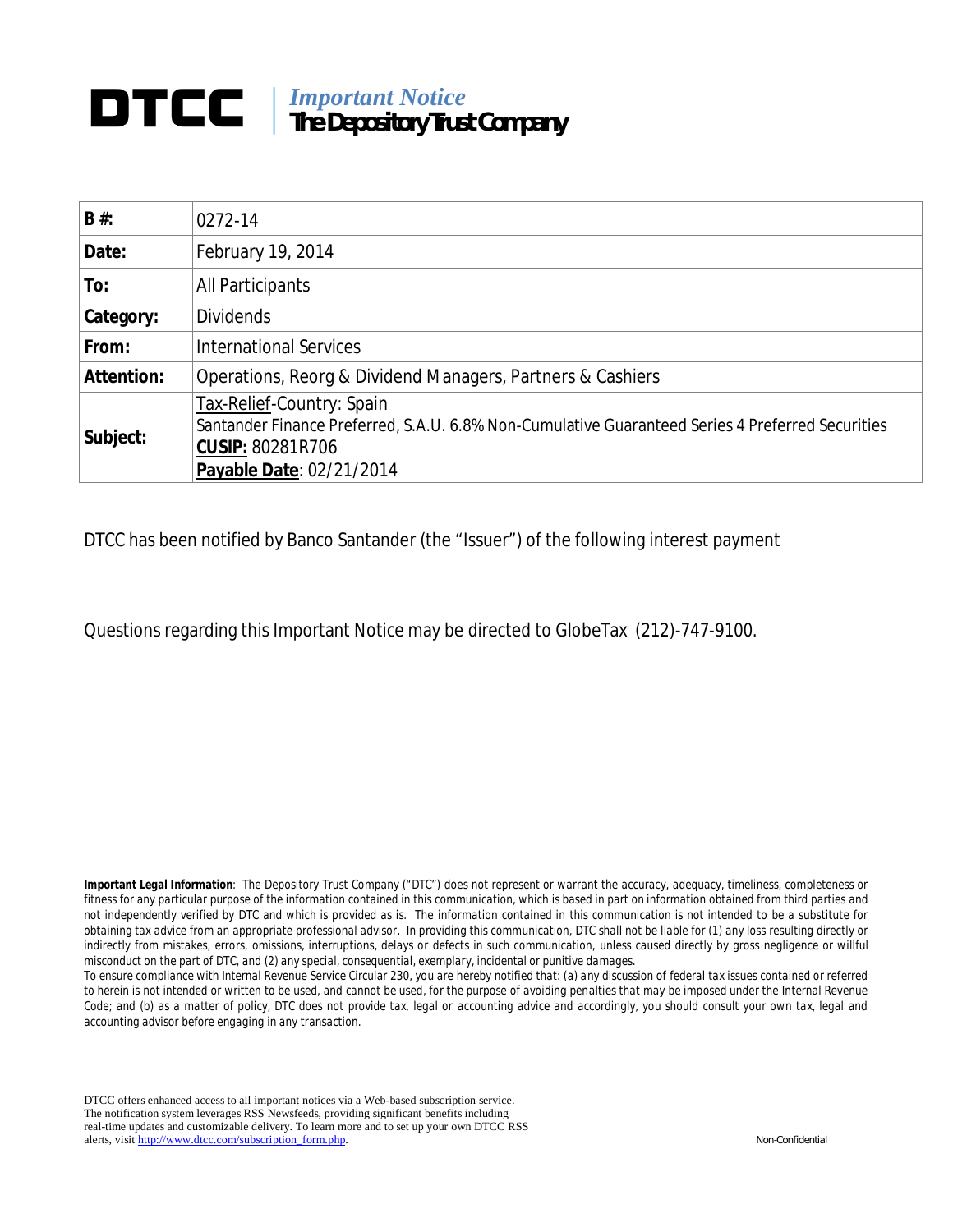

**EVENT DETAILS** 

### **Santander Finance Preferred, S.A.U. 6.8% Non-Cumulative Guaranteed Series 4 Preferred Securities** has announced the following interest payment.

On Payment Date, all holders will receive this interest payment free of Spanish Non-Resident Income Tax, provided that the paying agent submits a statement in accordance with the form attached as an annex to Royal Decree 1145/2011 (RD 1145/2011).

Notwithstanding the above, the Issuer is still required to disclose certain information in relation to any Spanish taxpayers who received the interest payment free of the Spanish Non-Resident Income Tax.

As such Santander and GlobeTax, kindly, request that each DTC Participant determine if there were any intermediaries or Spanish taxpayers (Spanish individuals, Spanish corporates or non-resident investors with a permanent establishment in Spain) who received the interest payment free of withholding tax on payment date. Santander and GlobeTax, kindly, request that each DTC Participant submit the details of these intermediaries or Spanish taxpayers through the ESP system by the deadlines below. Additionally, should a DTC

| <b>COUNTRY OF</b><br><b>ISSUANCE</b>               | <b>SPAIN</b>                                                                                                  |
|----------------------------------------------------|---------------------------------------------------------------------------------------------------------------|
| <b>ISSUE</b>                                       | Santander Finance Preferred, S.A.U. 6.8%<br>Non-Cumulative Guaranteed Series 4<br><b>Preferred Securities</b> |
| CUSIP#                                             | 80281R706                                                                                                     |
| ISIN#                                              | US80281R7061                                                                                                  |
| <b>PAYMENT DATE</b>                                | 2/21/2014                                                                                                     |
| <b>INTEREST RATE</b>                               | 6.80                                                                                                          |
| <b>FIXED OR</b><br><b>VARIABLE</b>                 | <b>FIXED</b>                                                                                                  |
| <b>DAYS IN</b><br><b>INTEREST</b><br><b>PERIOD</b> | 90                                                                                                            |

Participant not have any intermediaries or Spanish taxpayers or are unable to determine whether or not you have intermediaries or Spanish taxpayers as holders as of the payment date of the income event, Santander and GlobeTax, kindly, ask that you log into our system and make a simple attestation to that effect.

The submission through the ESP system will be considered compliant with the below Voluntary Disclosure Procedure. This issue is NOT eligible through the Elective Dividend System ("EDS").

| <b>REQUIREMENT AND DEADLINES (ALL TIMES IN EST)</b> |  |
|-----------------------------------------------------|--|
|-----------------------------------------------------|--|

| <b>VOLUNTARY</b><br><b>DISCLOSURE</b><br><b>PROCEDURE</b> | <b>SUBMISSION</b><br><b>METHOD</b> | <b>ENTITIES</b>                                                       | <b>REQUIRED</b><br><b>DOCUMENTATION*</b>                                         | <b>ESP</b><br><b>SUBMISSION</b><br><b>DEADLINE</b> | <b>SOFT COPY</b><br>(SCAN / FAX)<br><b>DEADLINE</b> | <b>HARD COPY</b><br>(ORIGINALS)<br><b>DEADLINE</b> |
|-----------------------------------------------------------|------------------------------------|-----------------------------------------------------------------------|----------------------------------------------------------------------------------|----------------------------------------------------|-----------------------------------------------------|----------------------------------------------------|
| <b>PARTICIPATING</b><br>(RELEVENT ENTITIES)               | <b>ESP</b>                         | <b>SPANISH</b><br><b>TAXPAYERS</b><br>AND/OR<br><b>INTERMEDIARIES</b> | $EXHIBITI -$<br><b>DISCLOSURE</b>                                                | MARCH 12,<br>2014<br>$8:00$ PM                     | MARCH 13,<br>2014<br>8:00 PM                        | MARCH 14,<br>2014<br>5:00 PM                       |
| <b>PARTICIPATING (NO</b><br><b>RELEVANT ENTITIES)</b>     | <b>ESP</b>                         | NO SPANISH<br>TAXPAYERS OR<br><b>INTERMEDIARIES</b>                   | $EXHIBITI -$<br>STATEMENT OF<br>NON-DISCLOSURE                                   | MARCH 12,<br>2014<br>8:00 PM                       | MARCH 13,<br>2014<br>8:00 PM                        | MARCH 14,<br>2014<br>5:00 PM                       |
| <b>NON-PARTICIPATING</b>                                  | <b>ESP</b>                         | N/A                                                                   | $EXHIBITI -$<br><b>STATEMENT OF</b><br><b>INABILITY TO</b><br><b>PARTICIPATE</b> | MARCH 12,<br>2014<br>8:00 PM                       | MARCH 13,<br>2014<br>8:00 PM                        | MARCH 14,<br>2014<br>5:00 PM                       |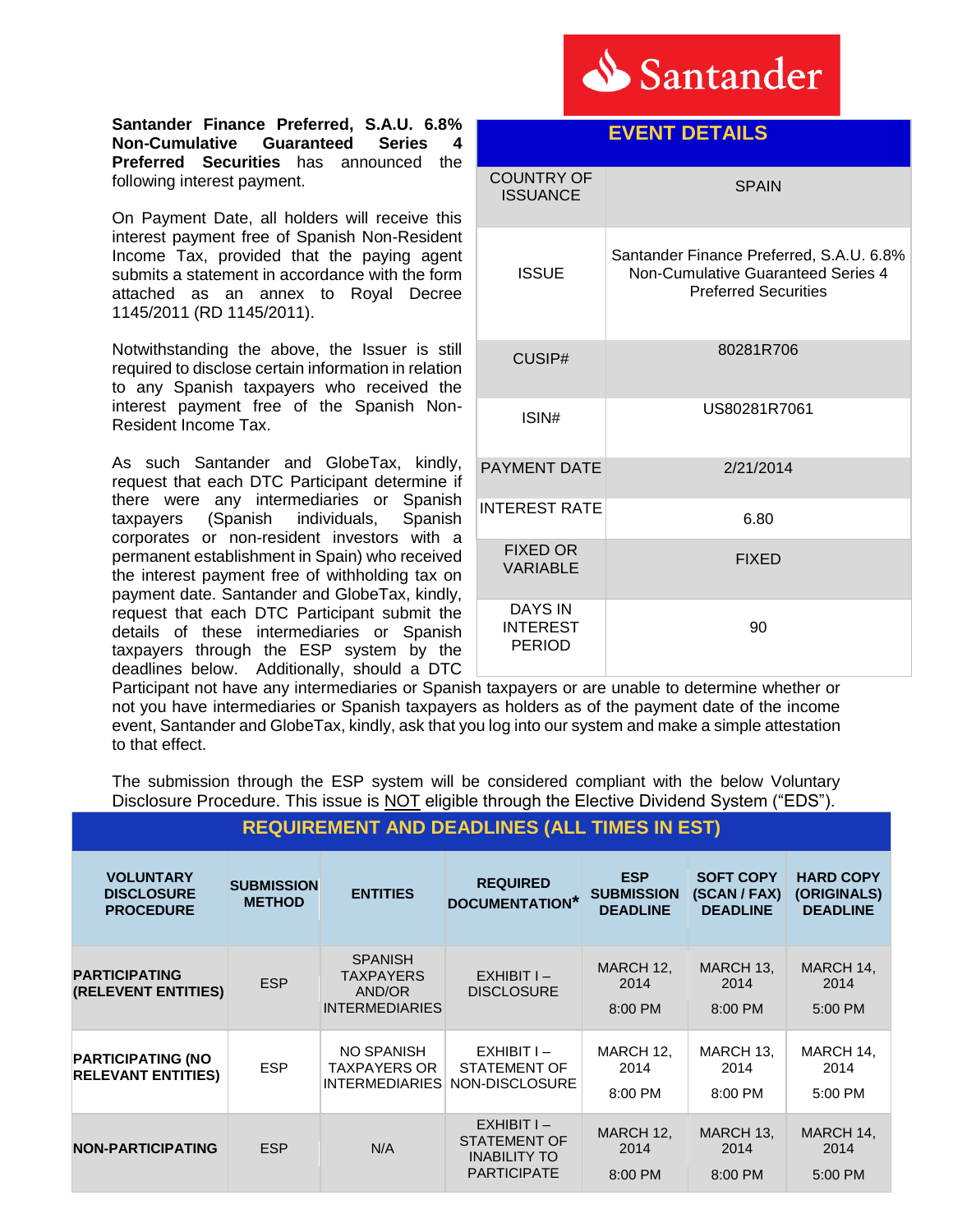# **\*ALL DOCUMENTATION IS CREATED THROUGH ESP**

# **ESP**



ESP, powered by GlobeTax, is an electronic withholding tax submission system. This system allows for the secure and simplified transfer of beneficial owner level data from the Participant to GlobeTax and creates applicable documentation on behalf of the Participant.

Submit the data online through the web site below, print out the documents on letterhead, sign them, and:

- a) scan the ESP created Exhibit I and email it to Aina Moreno@globetax.com; OR
- b) fax the ESP created Exhibit I to 1-212-747-0029; AND
- c) mail the ESP created Exhibit I to GlobeTax at the address below

These claims should be submitted through the following web site. (Requires a one-time registration)

#### [https://www.globetaxesp.com](https://www.globetaxesp.com/)

Please contact Ms. Aina Moreno at 1-212-747-9100 or via email at Aina Moreno@globetax.com if you have any questions about this process.

## **DESIGNATED INTERMEDIARIES**

Intermediaries (i.e. Omnibus accounts) may be designated through the ESP system by checking a box on the review and submit page and then entering in contact details and the account number or TIN# of the intermediary.

The Intermediaries will be notified of their designation automatically through the system and will be able to continue to provide details on their designated position directly through the ESP system, without any further action taken by the DTC Participants. GlobeTax recommends that DTCC Participants introduce the system to those who they designate as intermediaries so that they know to expect the email and who they can contact should they have any questions about the system.

Intermediaries will not be able to provide details that exceed the payment date position allocated to them by any of the intermediaries upstream, including DTC Participants.

The ESP system can source the beneficial owner data through six levels of intermediaries.

Please refer to the "USER GUIDE" available on the top banner of the ESP site for more details on the ESP system, as designed for the Voluntary Disclosure Procedure.